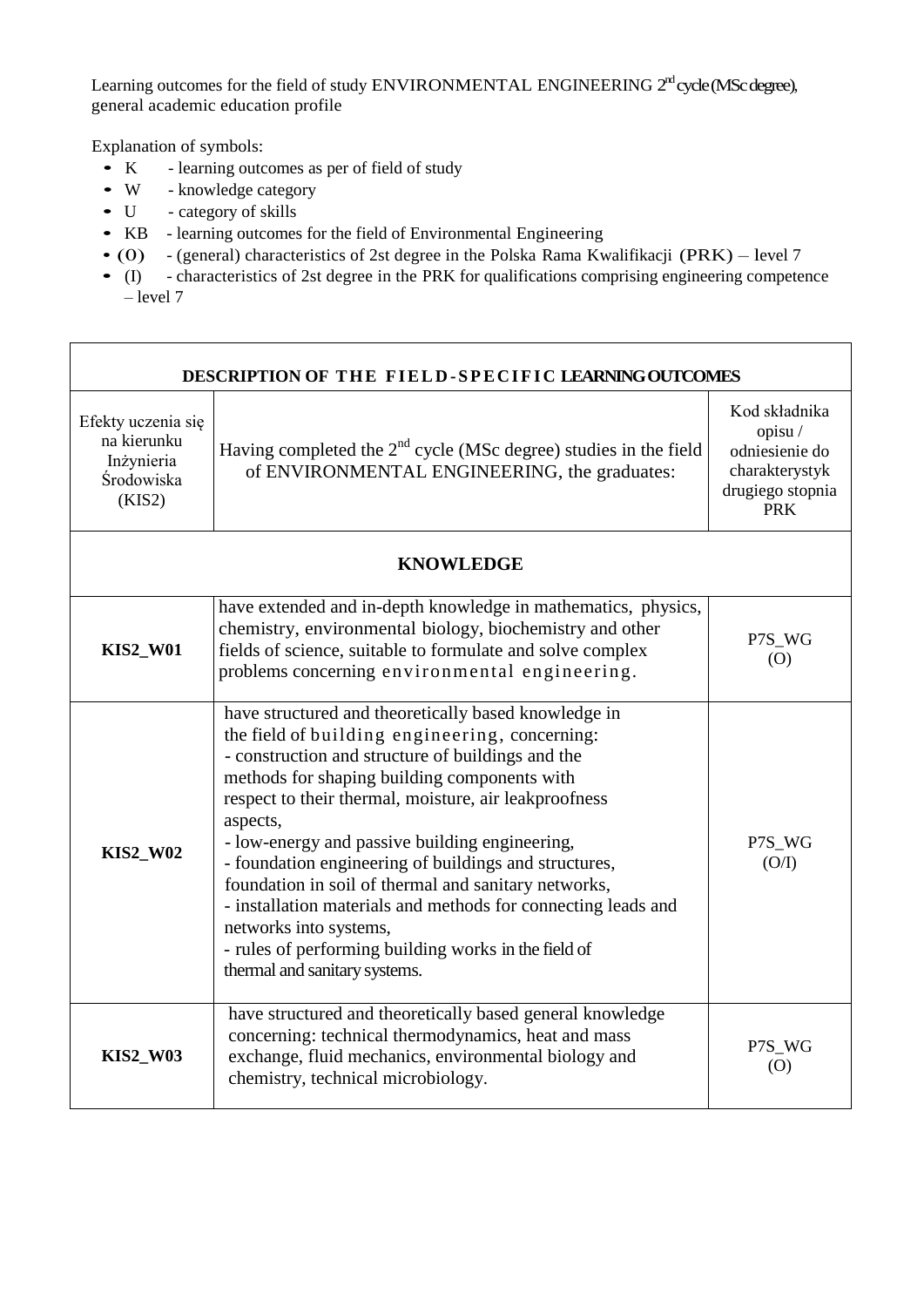| <b>KIS2_W04</b> | have theoretically based detailed knowledge concerning:<br>- methodology of calculating fluid flow processes and heat<br>exchange,<br>- methods for calculating diaphragm expansion (vessel)<br>calculations (e.g. heaters and recuperators), soil heat<br>exchangers and heat losses in pipelines,<br>- principles of energy balancing of building units with<br>complex consumer function,<br>- selection of structures for heat, ventilation, air conditioning<br>(HVAC) systems of buildings with different<br>energy characteristics,<br>- structures of control systems in building,<br>- engineering and urban engineering,<br>- principles of energy and exergetic balancing of<br>complex installations and systems utilized in urban<br>economy,<br>- dust and gas contamination reduction processes,<br>- processes of biological sewage treatment,<br>- microbiological methods for environment control,<br>- principles of analysing the physical and chemical composition<br>of sewage as well as balancing pollution loads. | P7S_WG<br>(O/I)    |
|-----------------|--------------------------------------------------------------------------------------------------------------------------------------------------------------------------------------------------------------------------------------------------------------------------------------------------------------------------------------------------------------------------------------------------------------------------------------------------------------------------------------------------------------------------------------------------------------------------------------------------------------------------------------------------------------------------------------------------------------------------------------------------------------------------------------------------------------------------------------------------------------------------------------------------------------------------------------------------------------------------------------------------------------------------------------------|--------------------|
| <b>KIS2_W05</b> | have knowledge of development trends and the most<br>relevant new achievements in the field of<br>environmental engineering, including:<br>- technical fitting of buildings systems,<br>- automatic control systems,<br>- conventional and renewable heat and coolness<br>sources,<br>- water conditioning systems and sewage treatment,<br>- water supply systems,<br>- sewage disposal systems,<br>- air protection systems,<br>- energy technologies based on conventional and<br>renewable primary energy carriers,<br>- environmental pollution control systems,<br>- water, sewage, and air microbiology,<br>- waste disposal systems and land reclamation,<br>- global phenomena influencing and shaping land<br>development.                                                                                                                                                                                                                                                                                                       | P7S_WG<br>$\rm(D)$ |
| <b>KIS2_W06</b> | have detailed knowledge of life cycle of devices, objects and<br>technical systems applied in environmental engineering,<br>including:<br>- technical fitting of buildings systems,<br>- conventional and renewable heat and coolness<br>sources,<br>- water conditioning systems and sewage treatment,<br>- water supply systems,<br>- sewage disposal systems,<br>- air protection systems,<br>- energy technologies based on conventional and<br>renewable primary energy carriers,<br>- methods of environmental research.                                                                                                                                                                                                                                                                                                                                                                                                                                                                                                             | P7S_WG<br>$\rm(D)$ |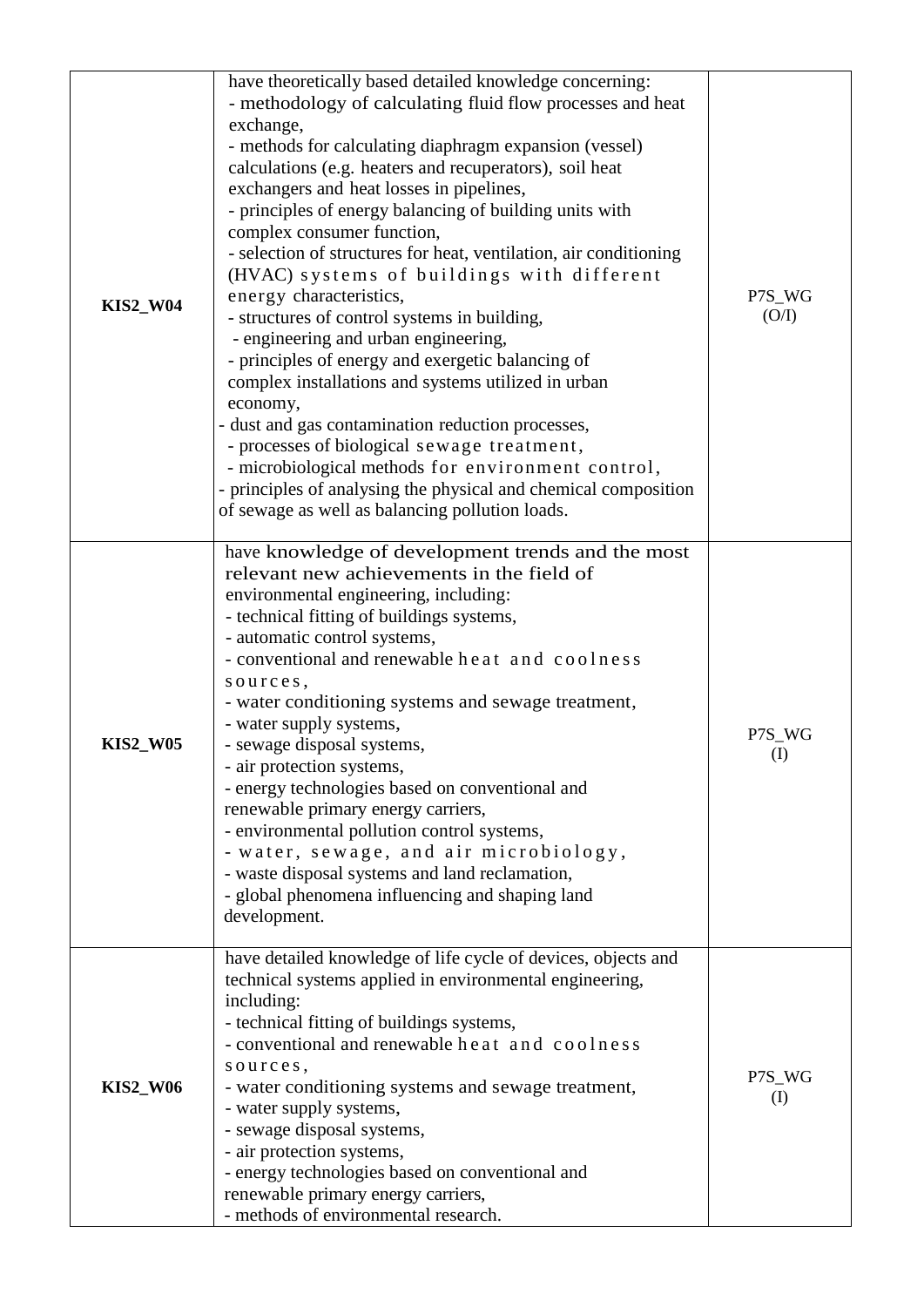| <b>KIS2_W07</b> | know basic methods, techniques, tools and materials, including<br>elements of BIM technology, applied to solve complex<br>engineering tasks in environmental engineering, including:<br>- technical fitting of buildings systems,<br>- automatic control systems,<br>- conventional and renewable heat and coolness<br>sources,<br>- water conditioning systems and sewage treatment,<br>- water supply systems,<br>- sewage disposal systems,<br>- air protection systems,<br>- energy technologies based on conventional and renewable<br>primary energy carriers,<br>- water, sewage and air disinfection processes,<br>- waste disposal management and land reclamation. | P7S_WG<br>(I)   |
|-----------------|------------------------------------------------------------------------------------------------------------------------------------------------------------------------------------------------------------------------------------------------------------------------------------------------------------------------------------------------------------------------------------------------------------------------------------------------------------------------------------------------------------------------------------------------------------------------------------------------------------------------------------------------------------------------------|-----------------|
| <b>KIS2_W08</b> | have basic knowledge necessary to understand social,<br>economic, legal and other non-technical conditions of<br>engineering activity, including the rules of sustainable<br>development.                                                                                                                                                                                                                                                                                                                                                                                                                                                                                    | P7S_WK<br>(O)   |
| <b>KIS2_W09</b> | have basic knowledge on management, including quality<br>management and business activity.                                                                                                                                                                                                                                                                                                                                                                                                                                                                                                                                                                                   | P7S_WK<br>(O)   |
| <b>KIS2_W10</b> | know and understand basic ideas and<br>regulations in the field of industrial and intellectual<br>property protection, as well as the necessity to<br>manage the intellectual property resources;<br>are able to utilize patent information resources.                                                                                                                                                                                                                                                                                                                                                                                                                       | P7S_WK<br>(0)   |
| <b>KIS2_W11</b> | know general rules of developing individual<br>entrepreneurship, utilizing knowledge obtained in<br>the field of environmental engineering.                                                                                                                                                                                                                                                                                                                                                                                                                                                                                                                                  | P7S_WK<br>(O/I) |
| <b>SKILLS</b>   |                                                                                                                                                                                                                                                                                                                                                                                                                                                                                                                                                                                                                                                                              |                 |
| <b>KIS2_U01</b> | are able to obtain information from literature, databases and<br>other properly selected information sources, also in English,<br>or in another foreign language recognised as a language of<br>international communication in environmental engineering;<br>can integrate, interpret and evaluate the obtained information<br>well as draw conclusions, formulate, discuss,<br>and<br><b>as</b><br>comprehensively justify opinions.                                                                                                                                                                                                                                        | P7S_UW<br>(0)   |
| <b>KIS2_U02</b> | are able to use advanced information and communication<br>technologies (ICT), appropriate to perform typical engineering<br>tasks.                                                                                                                                                                                                                                                                                                                                                                                                                                                                                                                                           | P7S_UW<br>(0)   |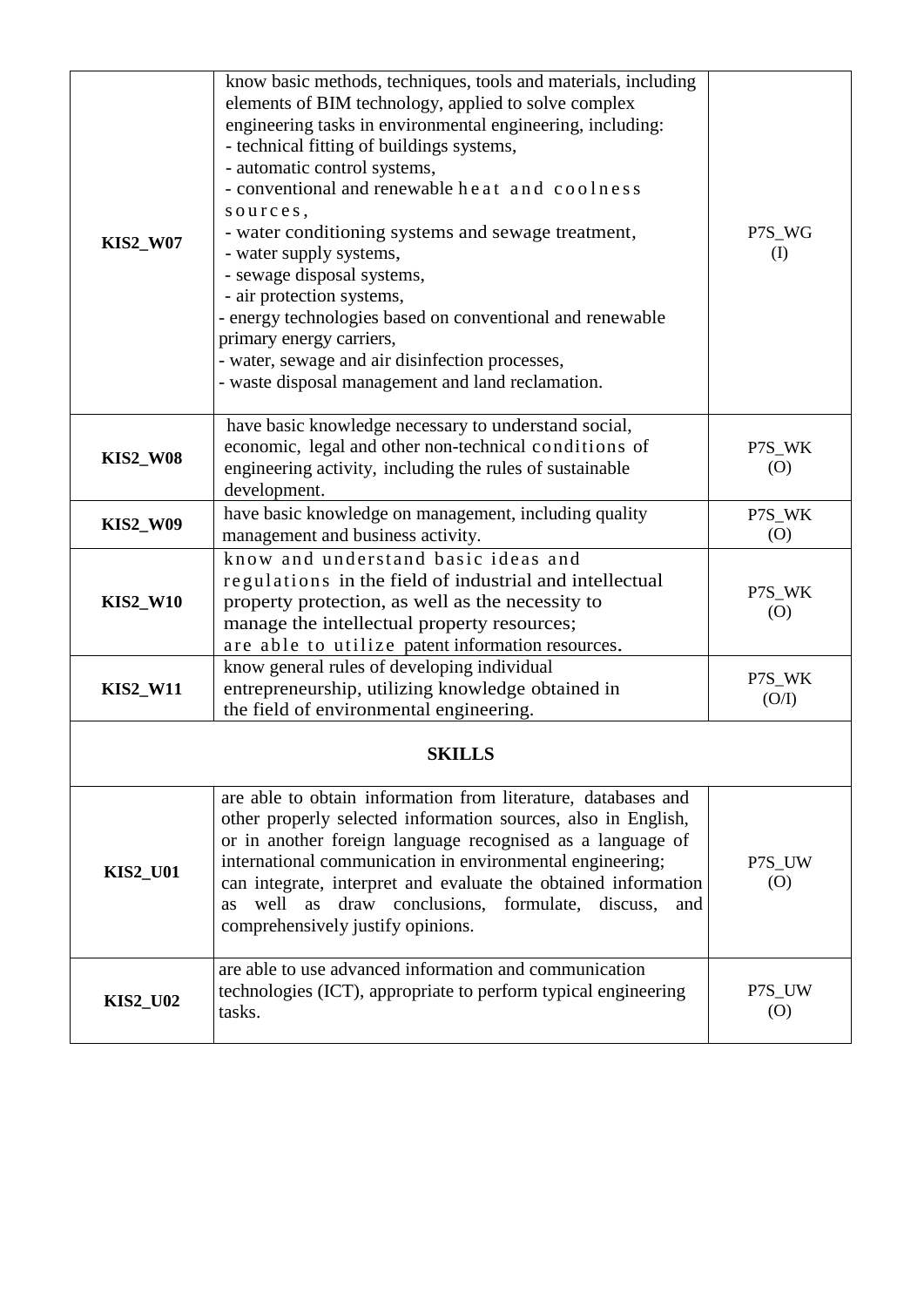| <b>KIS2_U03</b> | are able to plan and carry out experiments, including<br>measurements and computer simulation in the field of:<br>- technical fitting of buildings systems,<br>- conventional and renewable sources of heat and coolness,<br>and heat exchangers,<br>- water conditioning systems and sewage treatment,<br>- water supply systems,<br>- sewage disposal systems,<br>- air protection systems,<br>- testing and control systems for environmental processes,<br>including biochemical and microbiological processes at<br>different stages of sewage treatment and water<br>production;<br>are also able to clearly present and interpret the<br>obtained results and draw conclusions.                      | P7S_UW<br>$\rm(D)$ |
|-----------------|-------------------------------------------------------------------------------------------------------------------------------------------------------------------------------------------------------------------------------------------------------------------------------------------------------------------------------------------------------------------------------------------------------------------------------------------------------------------------------------------------------------------------------------------------------------------------------------------------------------------------------------------------------------------------------------------------------------|--------------------|
| <b>KIS2_U04</b> | in order to formulate and solve engineering tasks and simple<br>research problems in environmental engineering, are able to<br>apply analytic, simulation and experimental methods.                                                                                                                                                                                                                                                                                                                                                                                                                                                                                                                         | P7S_UW<br>$\rm(D)$ |
| <b>KIS2_U05</b> | when formulating and solving engineering tasks, are able to<br>integrate knowledge within different scientific fields<br>and disciplines, appropriate for environmental engineering<br>as well as apply systemic approach, including non-<br>technical aspects and the principles of sustainable<br>development.                                                                                                                                                                                                                                                                                                                                                                                            | P7S_UW<br>(O/I)    |
| <b>KIS2_U06</b> | can formulate and test hypotheses related to engineering<br>and simple research problems in the field of<br>environmental engineering, including:<br>- technical fitting of buildings systems,<br>- conventional and renewable sources of heat and coolness,<br>and heat exchangers,<br>- water conditioning systems and sewage treatment,<br>- water supply systems,<br>- sewage disposal systems,<br>- air protection systems,<br>- energy technologies based on conventional and<br>renewable primary energy carriers,<br>- biological processes utilized in environmental<br>engineering,<br>- water, sewage and air disinfection systems,<br>- waste disposal management and land reclamation systems. | P7S_UW<br>$\rm(D)$ |
| <b>KIS2_U07</b> | can evaluate the usefulness and application potential<br>of new achievements in the field of engineering and<br>technology (Best Available Technology - BAT), applied in<br>environmental engineering.                                                                                                                                                                                                                                                                                                                                                                                                                                                                                                      | P7S_UW<br>$\rm(D)$ |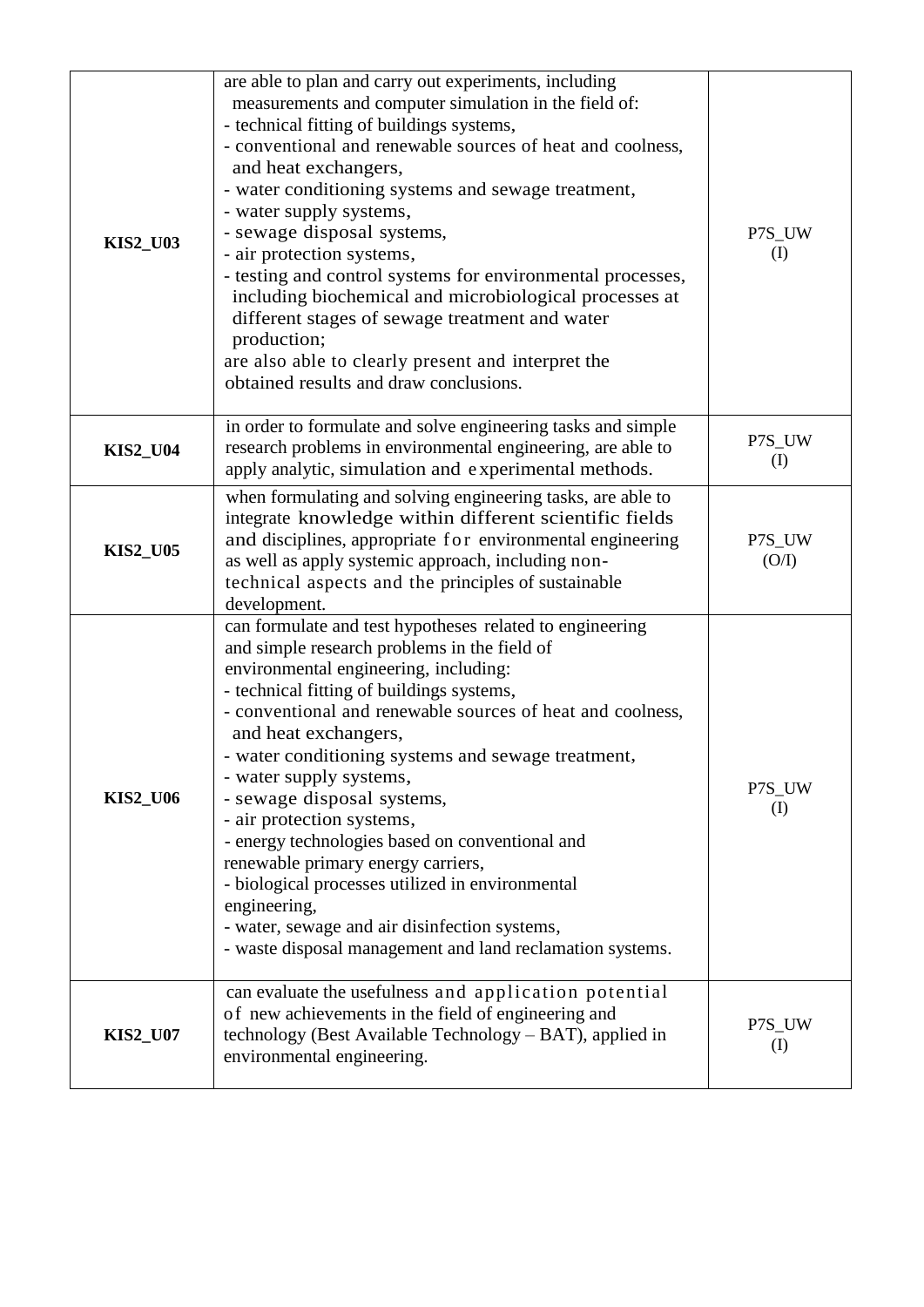| <b>KIS2_U08</b> | are able to perform preliminary economic analysis of<br>engineering activities in the field of environmental<br>engineering, including:<br>- technical fitting of buildings systems,<br>- automatic control systems,<br>- heat and coolness systems,<br>- water conditioning systems and sewage treatment,<br>- water supply systems,<br>- sewage disposal systems,<br>- air protection systems,<br>- energy technologies based on conventional and<br>renewable primary energy carriers,<br>- waste disposal management and land reclamation systems.                                   | P7S_UW<br>$\rm (I)$ |
|-----------------|------------------------------------------------------------------------------------------------------------------------------------------------------------------------------------------------------------------------------------------------------------------------------------------------------------------------------------------------------------------------------------------------------------------------------------------------------------------------------------------------------------------------------------------------------------------------------------------|---------------------|
| <b>KIS2_U09</b> | are able to critically analyse the performance and evaluate the<br>existing technical solutions, especially devices, objects, systems,<br>processes, services utilized in environmental engineering.                                                                                                                                                                                                                                                                                                                                                                                     | P7S_UW<br>$\rm(D)$  |
| <b>KIS2_U10</b> | can improve the existing technical solutions applied in<br>environmental engineering.                                                                                                                                                                                                                                                                                                                                                                                                                                                                                                    | P7S_UW<br>$\rm(D)$  |
| <b>KIS2_U11</b> | can identify and specify complex engineering tasks,<br>characteristic for environmental engineering, including<br>unusual tasks, including their non-technical aspects.                                                                                                                                                                                                                                                                                                                                                                                                                  | P7S_UW<br>$\rm (I)$ |
| <b>KIS2_U12</b> | can identify and specify complex engineering tasks,<br>characteristic for environmental engineering, including<br>unusual tasks, including their non-technical aspects;<br>can evaluate the usefulness of methods and tools<br>dedicated to solve simple practical engineering tasks, typical<br>for environmental engineering; can also notice the limitations<br>of those methods and tools;<br>utilizing new conceptual methods, are able to solve complex<br>engineering tasks in the field of environmental engineering,<br>including unusual tasks and research-oriented<br>tasks. | P7S UW<br>(O/I)     |
| <b>KIS2_U13</b> | are able – according to a given specification – including<br>non-technical aspects, to design a complex device, object,<br>system or process related to environmental engineering;<br>can carry out such a project, at least partly with the<br>application of appropriate methods, techniques and tools,<br>including BIM technologies;<br>can also adapt the existing tools for that purpose,<br>or develop new tools.                                                                                                                                                                 | P7S_UW<br>$\rm(D)$  |
| <b>KIS2_U14</b> | can communicate with the use of different techniques in<br>professional environment and in other environments, also in<br>English or other foreign language regarded as a language<br>of international communication in the field of environmental<br>engineering.                                                                                                                                                                                                                                                                                                                       | P7S_UK<br>(O/I)     |
| <b>KIS2_U15</b> | can prepare a scientific publication in the Polish language and<br>a brief scientific information in the English language, in order<br>to present the research results.                                                                                                                                                                                                                                                                                                                                                                                                                  | P7S_UK<br>(O/I)     |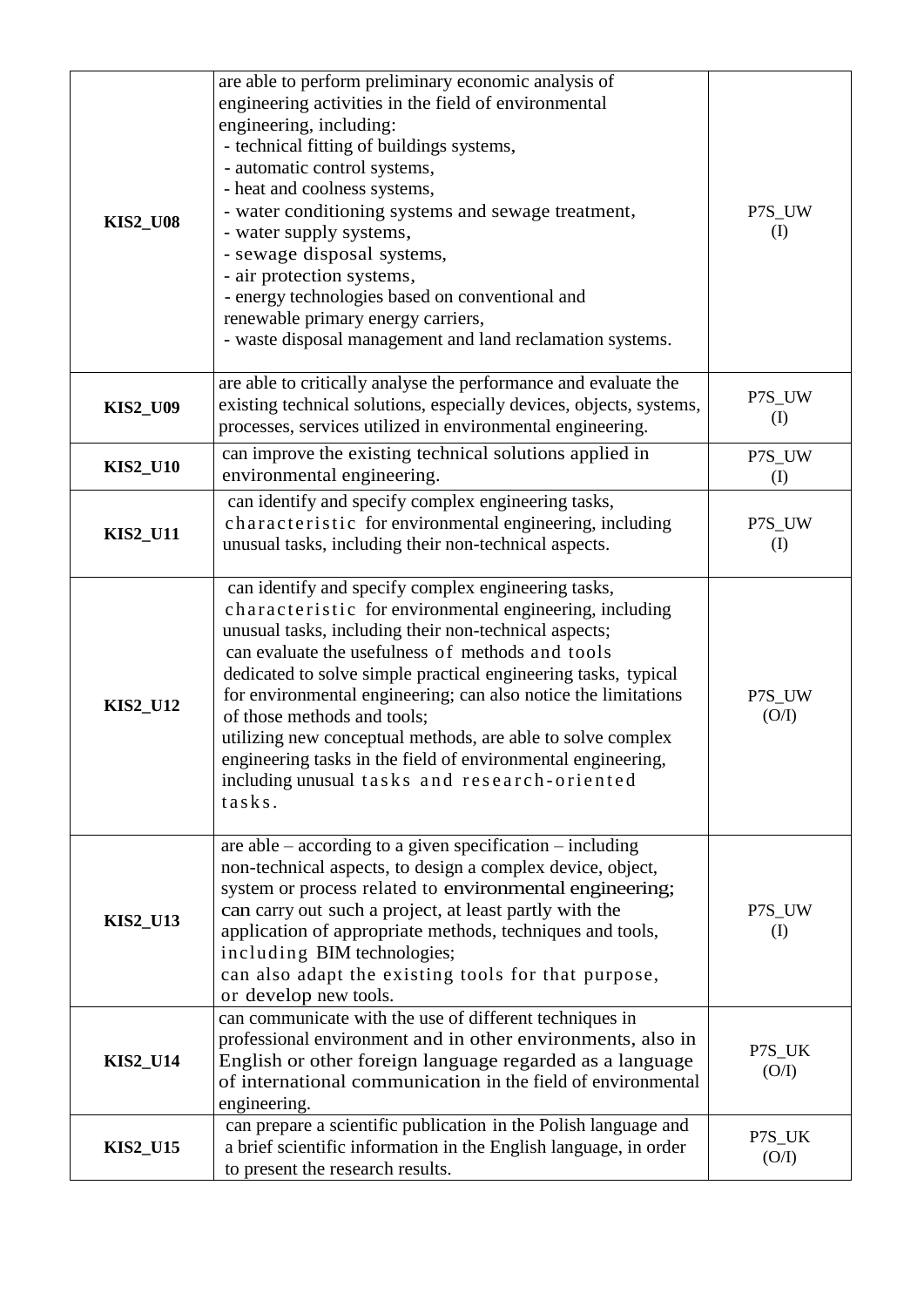| <b>KIS2_U16</b>              | can prepare and present in the Polish and English language an<br>oral presentation concerning detailed problems of<br>environmental engineering, such as:<br>- technical fitting of buildings,<br>- automatic control systems,<br>- heat and coolness sources,<br>- water conditioning systems and sewage treatment,<br>- water supply systems,<br>- sewage disposal systems,<br>- air protection systems,<br>- hydrology,<br>- technical microbiology and biochemistry,<br>- energy technologies based on conventional and<br>renewable primary energy carriers,<br>- disinfection systems,<br>- waste disposal management and land reclamation systems. | P7S_UK<br>(O/I) |
|------------------------------|-----------------------------------------------------------------------------------------------------------------------------------------------------------------------------------------------------------------------------------------------------------------------------------------------------------------------------------------------------------------------------------------------------------------------------------------------------------------------------------------------------------------------------------------------------------------------------------------------------------------------------------------------------------|-----------------|
| <b>KIS2_U17</b>              | have language skills in the field of science and scientific<br>disciplines, appropriate for environmental engineering,<br>according to the Common European Framework of Reference<br>for Languages, B2 level.                                                                                                                                                                                                                                                                                                                                                                                                                                             | P7S_UK<br>(0)   |
| <b>KIS2_U18</b>              | prepared to work in industrial<br>environment<br>of<br>are<br>environmental engineering, and know the safety rules<br>related to that work.                                                                                                                                                                                                                                                                                                                                                                                                                                                                                                               | P7S_UO<br>(O/I) |
| <b>KIS2_U19</b>              | can cooperate and work in a team, taking different roles;<br>can correctly define priorities for performing<br>tasks defined by themselves and other people.                                                                                                                                                                                                                                                                                                                                                                                                                                                                                              | P7S_UO<br>(0)   |
| <b>KIS2_U20</b>              | can define the directions of further learning and realise the<br>self-education process; understand the need of Life Long<br>Learning (LLL);<br>can inspire and organise the learning process for other<br>people.                                                                                                                                                                                                                                                                                                                                                                                                                                        | P7S_UU<br>(0)   |
| <b>KOMPETENCJE SPOŁECZNE</b> |                                                                                                                                                                                                                                                                                                                                                                                                                                                                                                                                                                                                                                                           |                 |
| <b>KIS2_K01</b>              | are aware of non-technical aspects and effects of engineering<br>activity, including its environmental impact.                                                                                                                                                                                                                                                                                                                                                                                                                                                                                                                                            | P7S_KK<br>(0)   |
| <b>KIS2_K02</b>              | are aware of negative effects of activities exceeding the<br>engineer's competence, and understand the need<br>of expertise.                                                                                                                                                                                                                                                                                                                                                                                                                                                                                                                              | P7S_KK<br>(O)   |
| <b>KIS2_K03</b>              | are aware of responsibility for taking decision.                                                                                                                                                                                                                                                                                                                                                                                                                                                                                                                                                                                                          | P7S_KK<br>(0)   |
| <b>KIS2_K04</b>              | are ready to think and act in a business-like way.                                                                                                                                                                                                                                                                                                                                                                                                                                                                                                                                                                                                        | P7S_KO<br>(O)   |
| <b>IS2_K05</b>               | are aware of the social role of technical university graduate,<br>are prepared to formulate and transfer information and<br>opinions concerning the achievements of technology and<br>other aspects of engineering activity in a commonly<br>comprehensible way.                                                                                                                                                                                                                                                                                                                                                                                          | P7S_KO<br>(O)   |